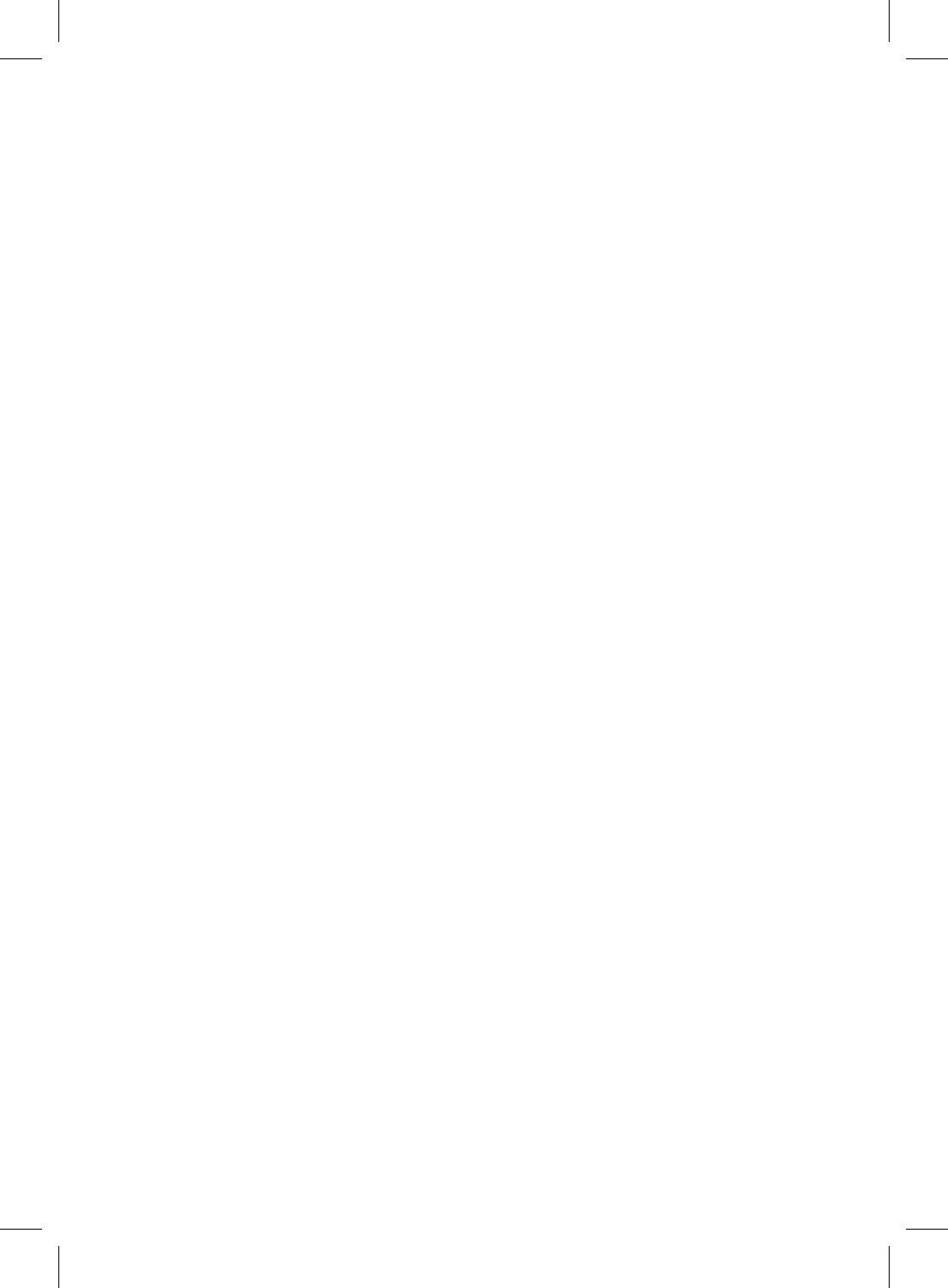# WARRANTY CONDITIONS

- **1.** The warranty terms applies to the decorative radiator manufactured with parameters specified on the last page of this booklet.
- **2.** Check the contents of the pack carefully before installation. Bauhaus will not be held responsible for any de-fit / re-fit costs where faulty product has been fitted.

If any fault is found with materials or workmanship, it must be reported immediately to the manufacturer. Remedial action will be taken, based on information received, on condition that:

- a. Full details are supplied to the manufacturer;
- b. The product has not been modified or tampered with;
- c. The manufacturer is informed of any damage/shortages prior to installation.

By accepting the product the Consumer confirms that the product is of full value, free from any defects. In case of any defects the Consumer should inform the Seller. Otherwise it is assumed that the Seller provided the Consumer with a product without any defects (in particular paint coating faults).

- **3.** The warranty periods are:
	- a. 8 years for steel radiator paint coating in all RAL and special colours,
	- b. 8 years for water tightness of steel radiators,
	- c. 5 Years for Chrome Finish
	- d. 2 years for electric components in electric radiators and heating elements designed for radiators.
- **4.** The product serial label placed on the back of the radiator and evidence of purchase are prerequisites for any claims resulting from the warranty. The Manufacturer may reject the claim if any of the above has not been supplied.
- **5.** The warranty does not cover:
	- a. product faults or any problems resulting from incorrect (not in compliance with the manual) installation or use;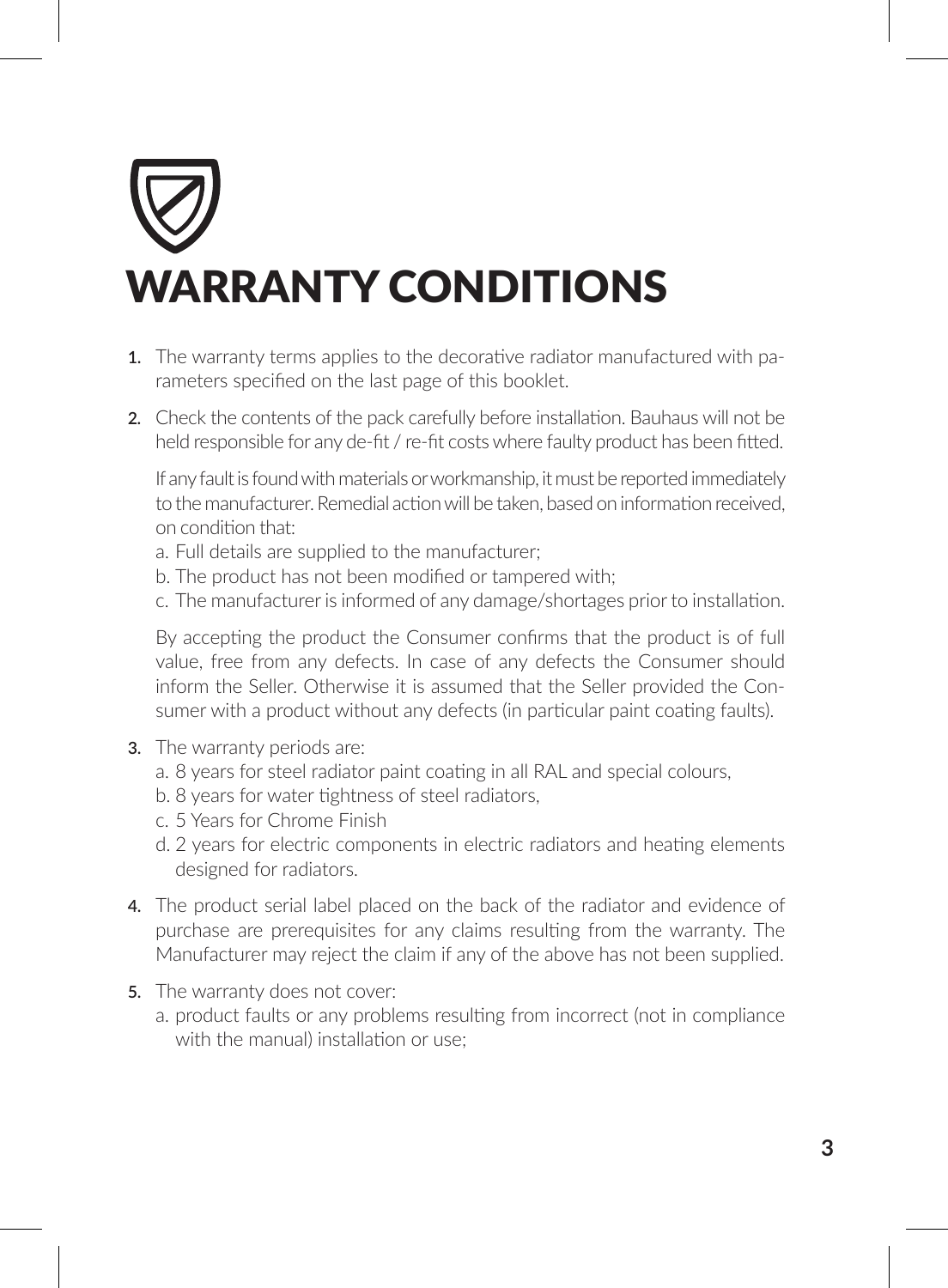- b. product faults resulting from using the radiator in defiance of the requirements specified in the attached manual — in particular those regarding water characteristics and pressure inside the radiator;
- c. damage caused by the Consumer after receiving the product from the Seller.
- **6.** The warranty does not apply to any claims related to technical and functional features of the radiator, as long as they conform with those stated in the manual and technical specifications.
- **7.** For a claim made under our warranty written certification of your installers credentials can be required. For further information or to find a qualified installer in your area please visit the Institute of Plumbers website — www.iphe.org.uk
- **8.** The warranty service does not include any activities described in the user manual, and customarily performed and paid for by the Consumer.
- **9.** It is recommended to install valves on the supply and return pipes making it possible to disconnect the radiator from the central heating installation. If valves are not fitted the Consumer covers the extra cost of radiator dismantling.
- **10.** If the claim is accepted, the Manufacturer will repair the faulty product. The time required for the repair will be agreed with each Consumer individually. If the product cannot be repaired the Manufacturer will replace it with a new one.
- **11.** The accompanying user manual is an integral part of the warranty documentation. Please read it carefully before using the product. These instructions have been prepared for your guidance, you must exercise due care at all times.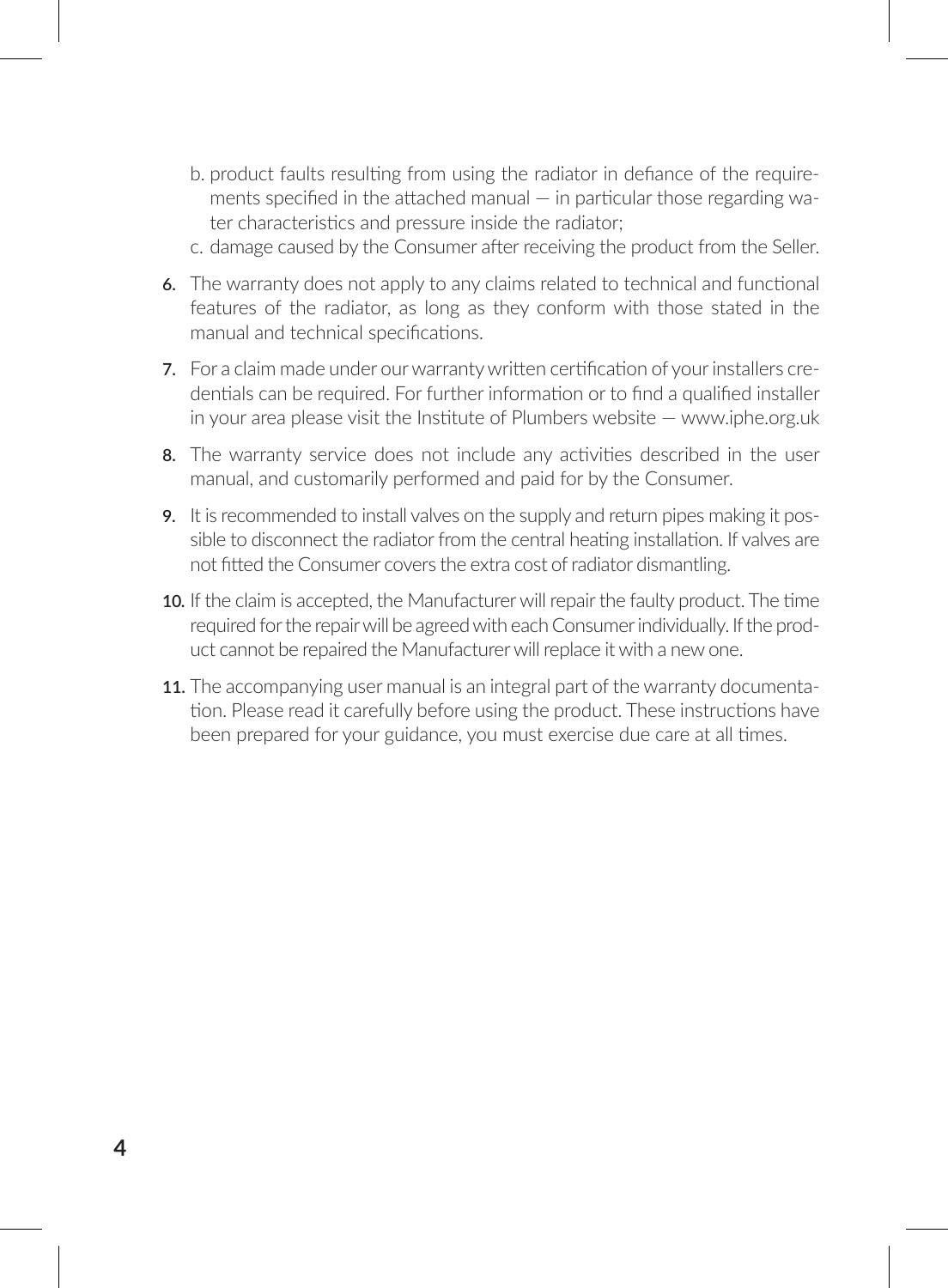# PRODUCT INFORMATION

### **1. MATERIALS:**

the radiator is made of low-carbon steel, its surface is powder coated or chrome plated.

### **2. TECHNICAL PARAMETERS:**

detailed product data can be found on the last page of this booklet.

### **3. INTENDED USE:**

heating the interiors with normal air humidity and without any corrosive factors (this also applies to bathrooms, kitchens etc.). The powder coated version of the radiator can also be used as a dryer for towels and clothes.

CAUTION! Drying towels or clothes on the chrome plated version is not allowed.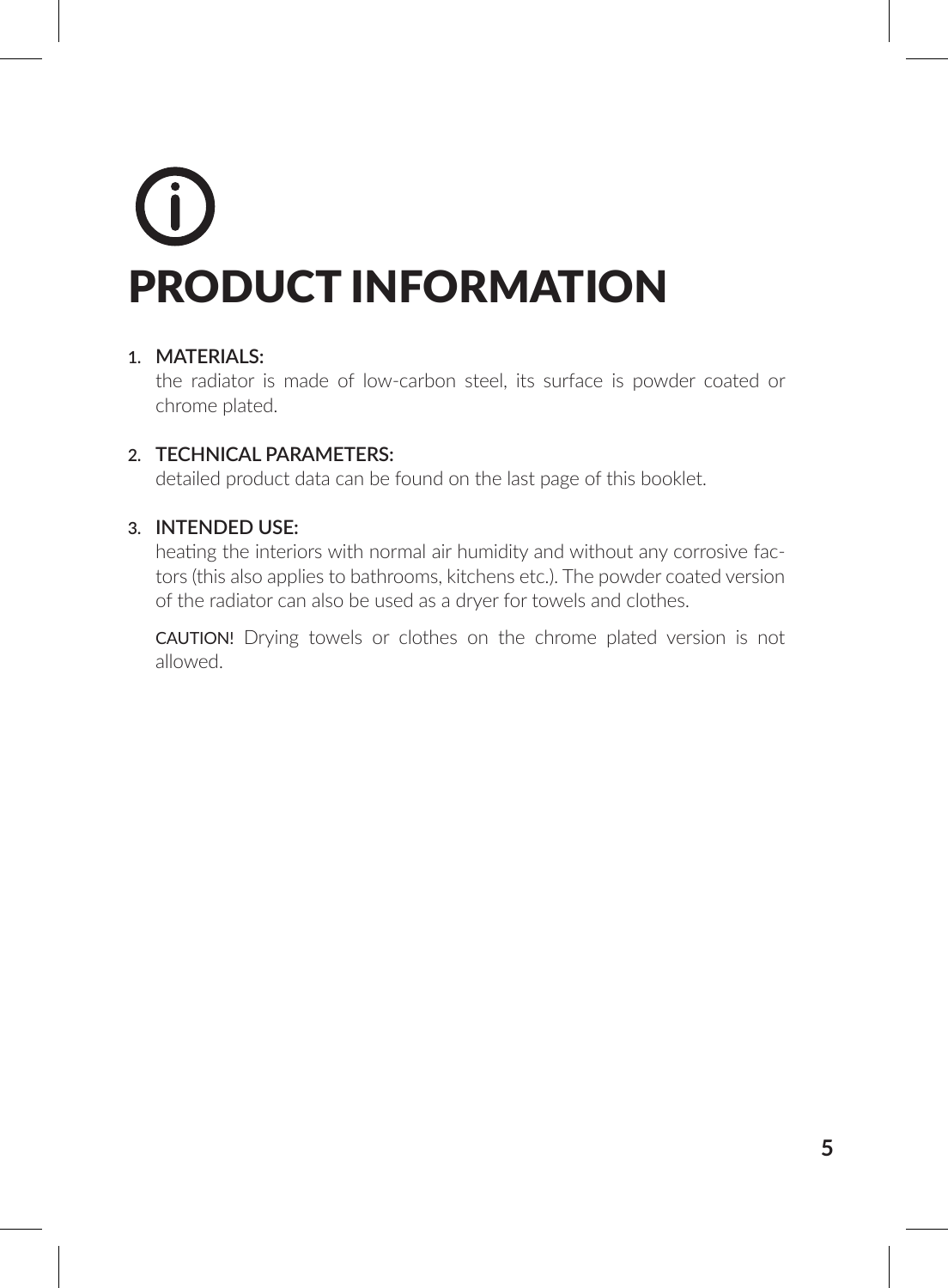### **4. RADIATOR INSTALLATION ZONES:**



Zone X stands for a water source (meaning any sink, shower, bathtub or toilet). Zone A includes the space directly above zone X as well as 1 m to the left and 1 m to the right. If the radiators are to be installed in zone A they need to have an additional zinc coating offered at extra cost by the Supplier. Installing a radiator without a zinc coating in zone A will void the warranty. Zone B is safe for installation of steel radiators with standard coating.

We recommend having the radiators installed by an installation professional.

### **5. WATER QUALITY:**

the radiator is intended for use in sealed central heating systems.

CAUTION! The radiator must not be installed in open-vented or domestic hot water systems.

Remember to bleed your central heating system and the radiator.

The radiator is intended for use in central heating systems consisting of carbon steel pipes or plastic pipes with diffusion barrier.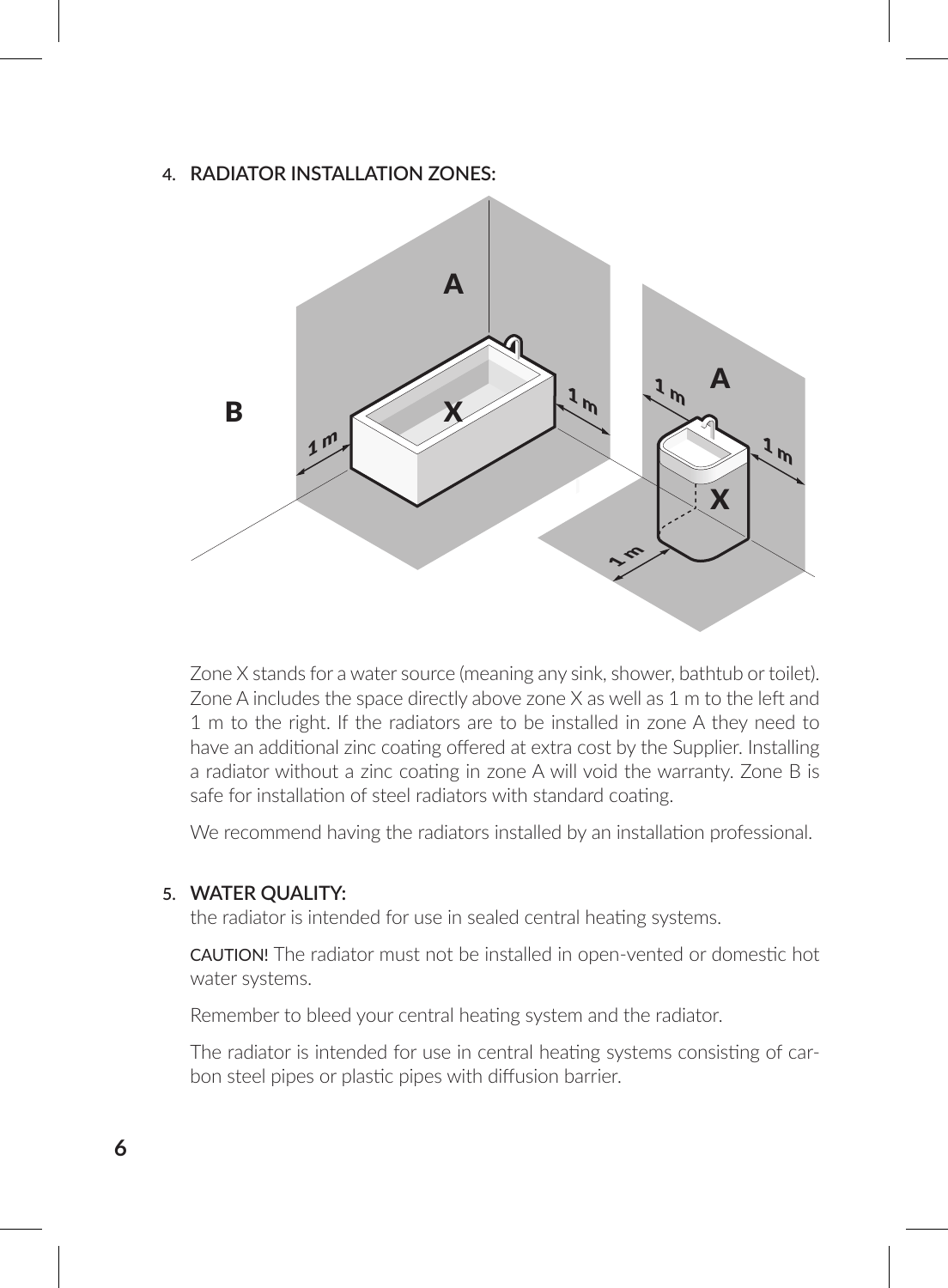Detailed requirements concerning sealed central heating systems, water quality and operation of such installations are defined in norms applicable in a given country.

CAUTION! Installation parameters must not exceed the radiator operating parameters defined on the last page of this manual.

CAUTION! The heating medium must not contain ethylene or propylene glycol.

**6. THE RADIATOR FULLY COMPLIES WITH THE FOLLOWING REGULATIONS:** *Regulation (EU) No 305/2011 of the European Parliament and of the Council of 9 March 2011* regulating the conditions for the marketing of construction products, and harmonised standards:

*EN 442-1 Radiators and convectors — Part 1: Technical specifications and requirements,*

*EN 442-2 Radiators and convectors — Part 2: Test methods and rating.*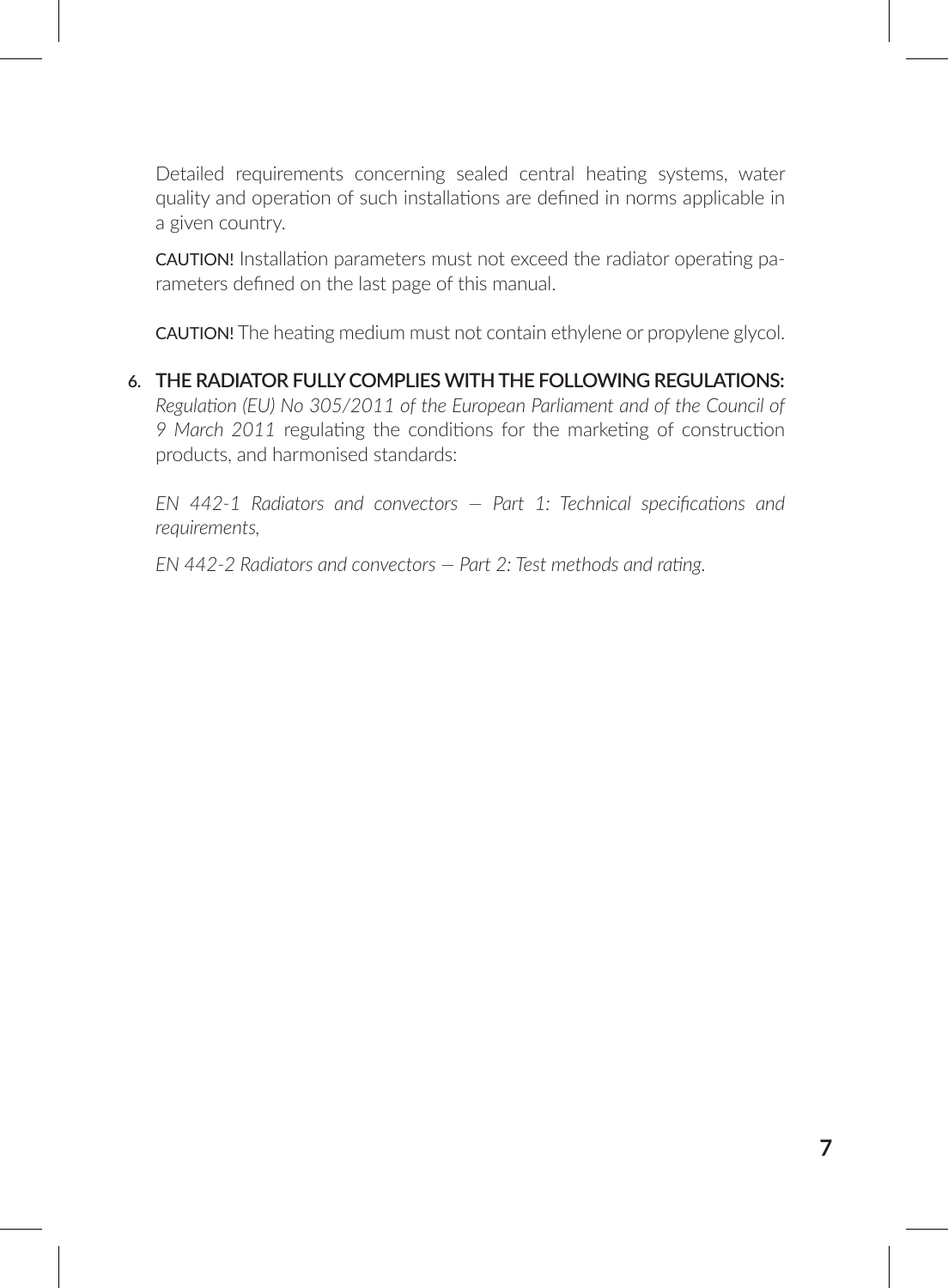### GENERAL INSTALLATION **NOTES**

- **1.** This product should only be fitted by a qualified plumber to NVQ (National Vocational Qualification) or SNVQ (Scottish National Vocational Qualification) Level 3. Should the installation be completed by a non-qualified person then the guarantee may be considered invalid.
- **2.** Special caution must be taken while transporting, installing or dismantling the radiator in order to avoid any harm or damages.
- **3.** The place designated for the installation of the radiator should be equipped with central heating installation pipe endings matching the radiator connection spacing specified in the technical specifications section.
- **4.** It is recommended that walls are fully tiled before accessory installation. This ensures that the product is installed flat to the tile face and allows product to be easily removed if required in the future.
- **5.** We recommend the use of valves on the supply and the return of the radiator.
- **6.** When converting the radiator into an electric unit (filled with the heating medium and not connected to central heating installation) you must consider and bear in mind the thermal expansion of the heating medium — pouring too much liquid into the radiator may result in critical pressure levels and, ultimately, cause damage to the radiator.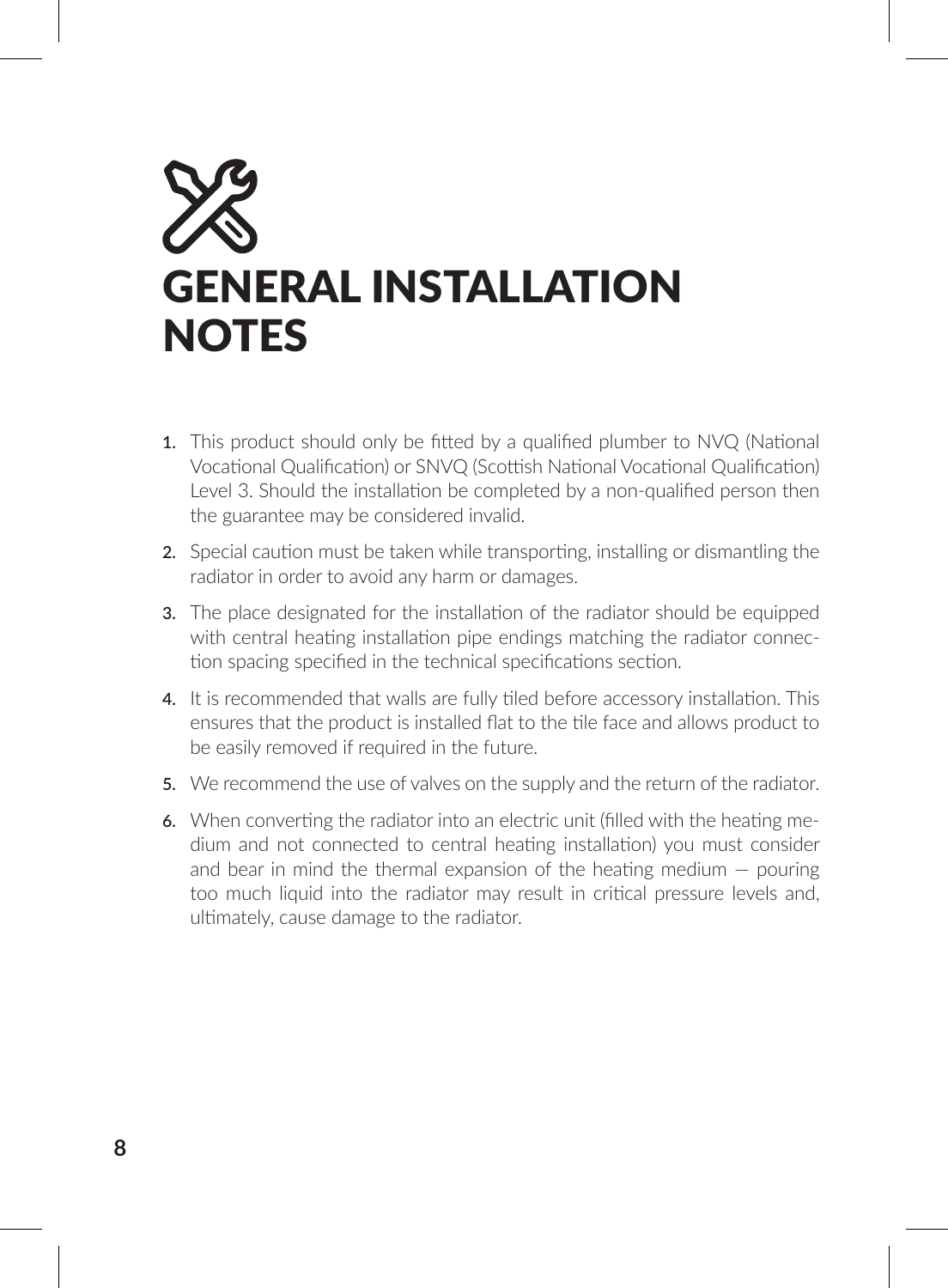### SAFETY PRECAUTIONS

- **1.** Ensure the room is well heated and ventilated.
- **2.** Be careful while putting hands between radiator pipes.
- **3.** While drying clothes bear in mind the maximum temperature allowed for a given type of fabric in order to avoid damaging them.

CAUTION! Avoid hanging on your radiator fabrics with bleeding dyes (new towels, fabrics with a considerable amount of synthetic fibres) and fabrics soaked with chemicals as they can cause permanent discolouration of radiator paint coating. The Manufacturer's warranty does not cover such faults.

- **4.** After removing towels or clothes the radiator can be very hot. Be careful and wait until the radiator temperature returns to a safe level.
- **5.** If the radiator is equipped with an electric heating element please read the attached manual carefully before using the product.
- **6.** Do not put loads exceeding 5 kg on the radiator.
- **7.** Any changes in the construction of the radiator and/or warranty repairs can only be conducted by the Manufacturer.
- **8.** Observe the operating parameters specified in the PRODUCT INFORMA-TION section. This applies in particular to:
	- a. the operating pressure, because excessive pressure can destroy the radiator and bring about other damages,
	- b. the quality of the heating medium (wrong pH value or oxygen saturation can cause radiator corrosion); connecting the radiator to the domestic hot water system or refilling the installation with liquids having unsuitable chemical properties can also bring about radiator damage.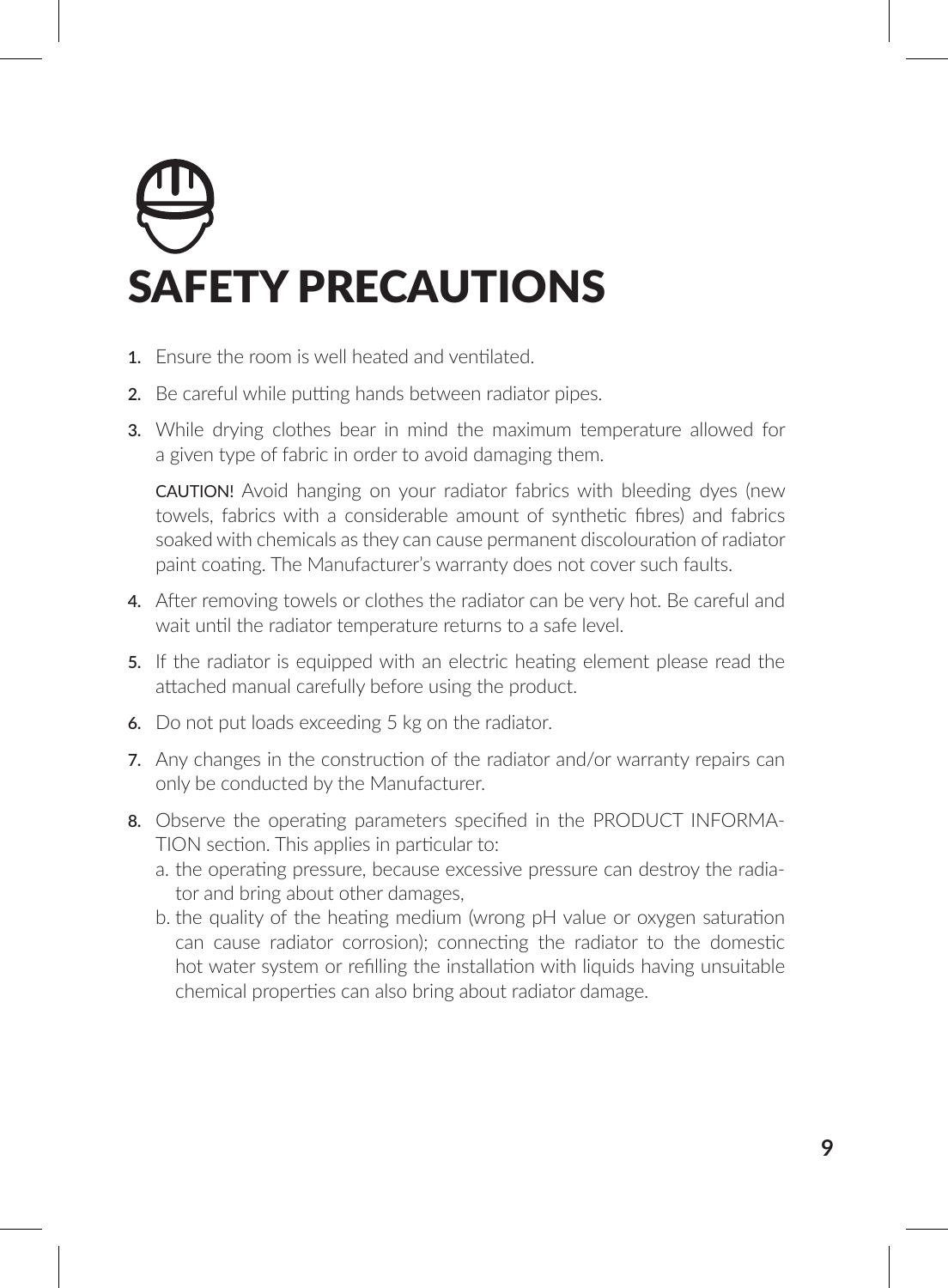# FAILURE SITUATIONS

In case of any signs of a radiator fault, such as:

- a leak of the heating medium,
- excessive pressure (manifested by deformation of pipes),
- any other abnormal symptoms,

immediately turn off the valves and contact the Manufacturer.

# MAINTENANCE

- **1.** Do not allow the temperature of the heating medium to fall below 0°C.
- **2.** We recommend keeping the radiator clean. The radiator can be cleaned with domestic cleaning products except for those containing solvents or abrasives.

The chrome plate we use on our taps is very durable, nevertheless care should be taken when cleaning them. They should be cleaned only with warm soapy water followed by rinsing with clean water and drying with a soft cloth. All finishes are vulnerable to acid attack and some strong substances such as household cleaners, disinfectants, denture cleaners, hair dyes can cause damage to the surface.

**3.** Applying any additional layers of paint or lacquer to the radiator is not allowed.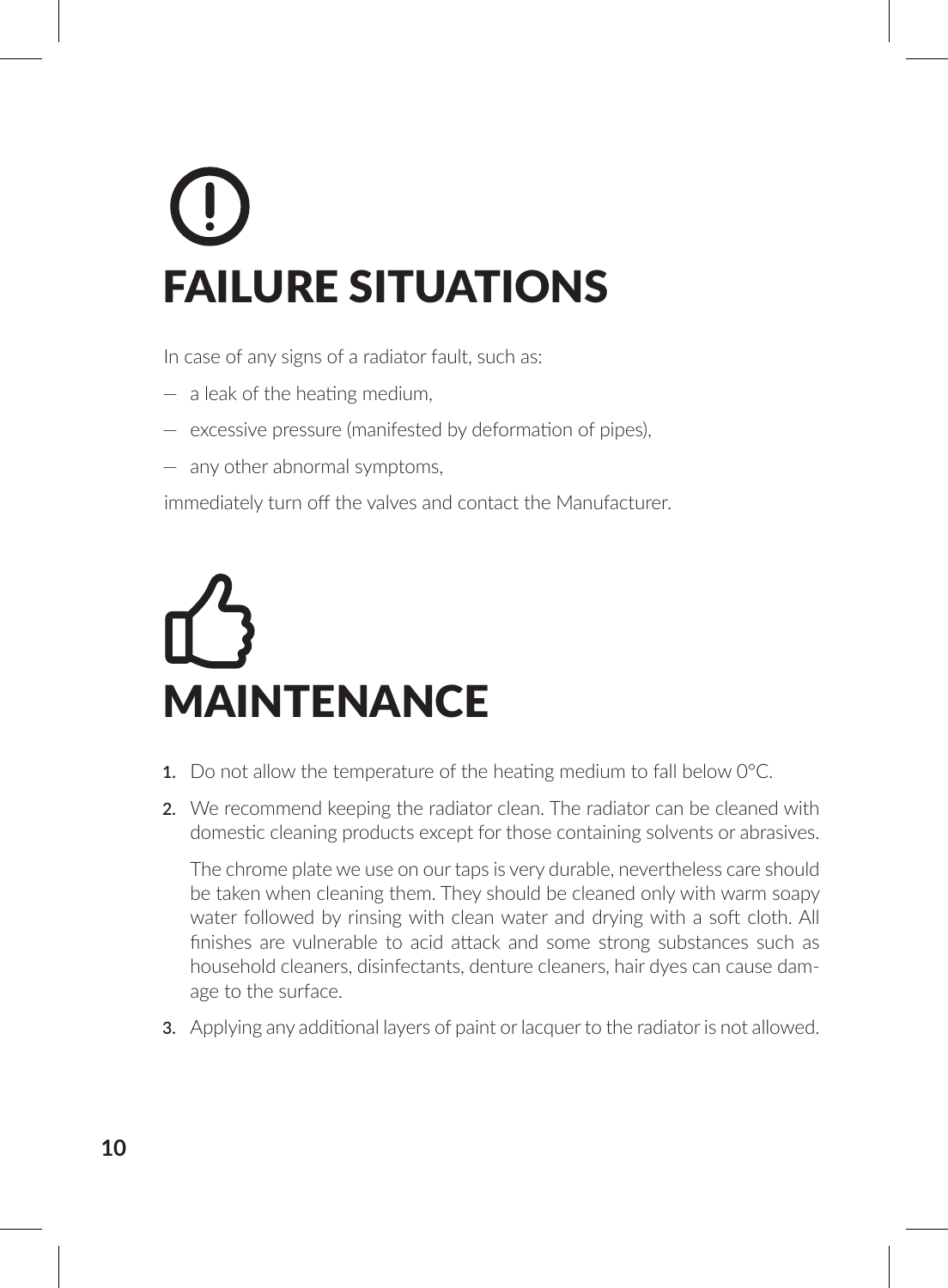

When permanently dismantling and removing the radiator observe your local law concerning disposal.